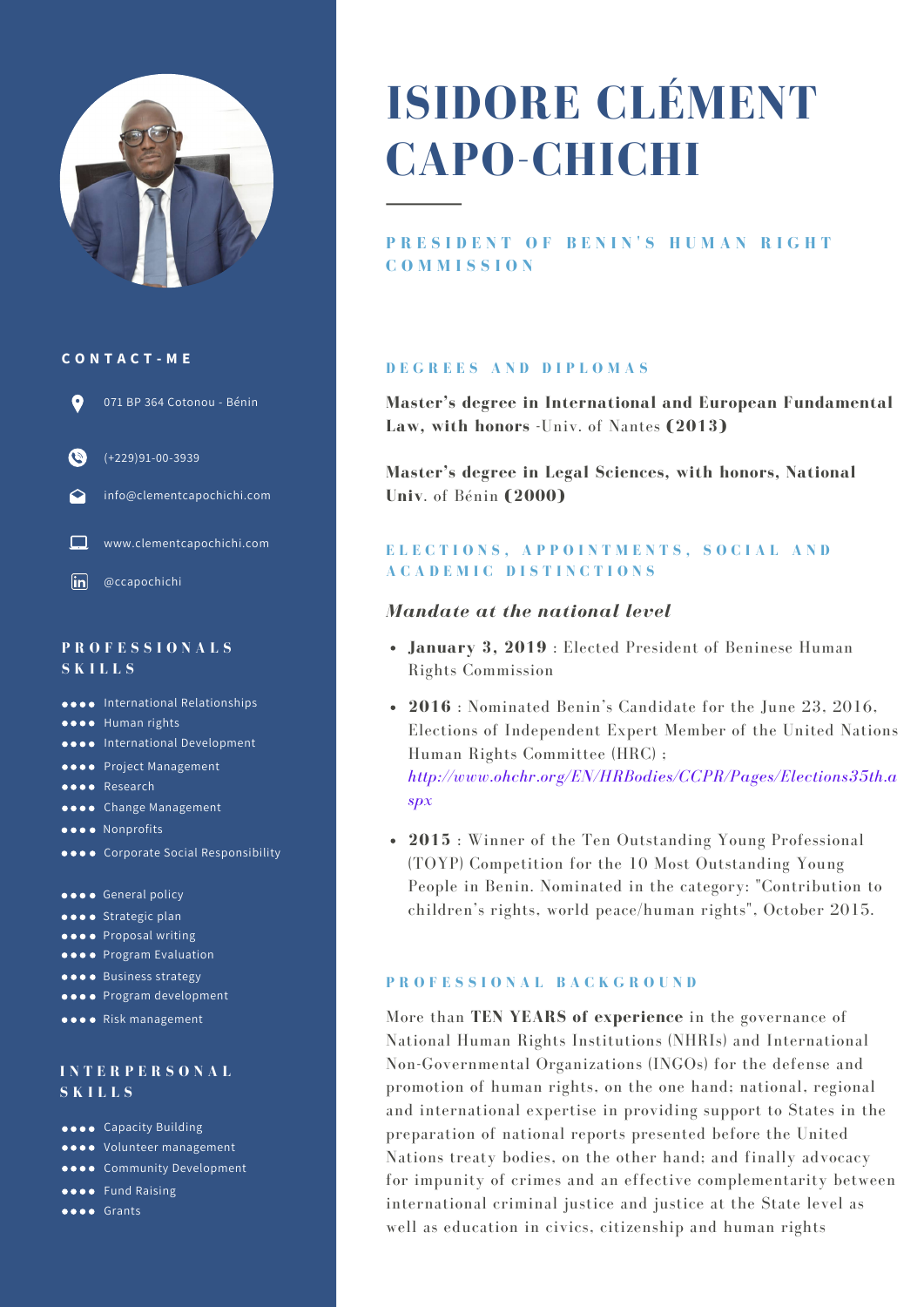#### **O T H E R S S K I L L S**



Spanish Basic German Basic

## **R E F E R E N C E S**

Ы

П

Ы

1. Mrs. Reine ALAPINI GANSOU, Judge at the ICC, Former Special Rapporteur on Human Rights Defenders and Former President of the African Commission on Human and Peoples' Rights, E-mail alapinireine@yahoo.fr

2.\*Ms Jelena Pia Comella, Managing Coordinator, Global Action Against Mass Atrocity Crimes (GAAMAC), Former Deputy Executive Director, Global Coalition for the ICC and World Federalist Movement-Institute for Global Policy New York-USA Email: jelena\_pia@hotmail.com

3.\* Pr. Noel Gbaguidi, President of the National Education Council (CNE), Professor and Associate Professor of Law, Former Holder of the UNESCO Chair of Human Rights and Democracy, Email: ahonag@yahoo.fr

#### *F R O M J A N U A R Y 3 , 2 0 1 9*

# **1- PRESIDENT OF BENIN'S HUMAN RIGHTS COMMISSION**

## *May 2014 to Date*

*2- Expert Member of the Working Group of the African Commission on the Death Penalty, Extrajudicial, Summary or Arbitrary Executions and Forced Disappearances in Africa (African Commission on Human and Peoples' Rights) : [https://www.achpr.org/fr\\_specialmechanisms/detail?id=9](https://www.achpr.org/fr_specialmechanisms/detail?id=9)*

*3- Expert Member of Africa Global Action Against Mass Atrocities Working Group (GAAMAC) from* **August 2018 to date 98 %** *<https://www.gaamac.org/africa-working-group>*

## *October 2017 – December 2018*

4- International Organization of the Francophonie (OIF) expert in the framework of the support program for States at the Universal

● **Septembre 02 to 06, 2018** : Support mission to the Ivorian authorities for the drafting of the UPR Report (3rd cycle).

● **From 03 au 07 December 2017** : Support mission to the Djibouti authorities for the drafting of the UPR Report (3rd cycle)

● O**ctober 09 to 13, 2017** : Support mission to the Malian authorities for the drafting of the UPR Report (3rd cycle).

#### *June 2014 - December 2018*

5- President of the Institute for Advocacy in Africa,

#### *February 2016 to June 2017*

6- Expert Member of the Baltazar Garzon Foundation (FIBGAR) Working Group on Universal Competence.

#### *December 2013 to June 2017*

7- Expert Member of the United Nations High Commissioner for Refugees Working Group on Statelessness in Benin.

#### *May 2013 to September 2014*

8- National Coordinator, Benin Coalition for the International Criminal Court (CB-CPI) from May 27, 2013, to September 30, 2014.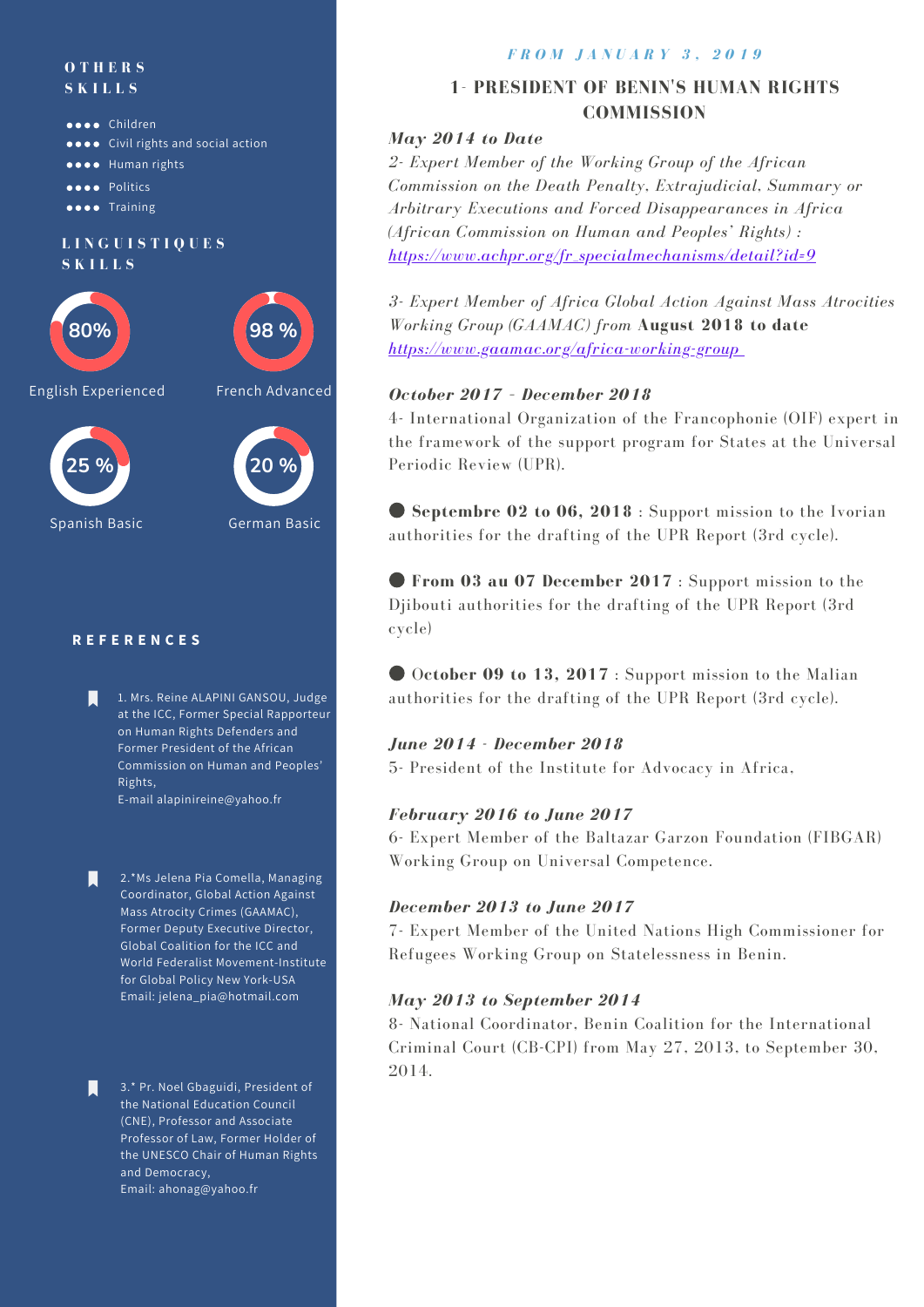# *October 2014 to June 2017: 9- Resident Representative in Benin of World Federalist Movement-Institute for Global Policy (WFM-IGP)*

The main objective of the World Federalist Africa Office based in Cotonou is to strengthen the advocacy capacity of African civil society networks on issues of peace, international justice, women's rights and gender-based justice in Africa. In this regard, the Africa Office of the World Federalist Movement-Institute for Global Policy (WFM-IGP), in conjunction with Beninese and African civil society organizations, initiates capacity building sessions on the aforementioned themes and organizes conferences and training seminars for members of the various International Coalitions namely the Coalition for the International Criminal Justice (CICC) and the International Coalition for the Responsibility to Protect (ICRtoP).

# *October 2014 to December 2016: 10- 1-International Criminal Court Coalition's Africa Regional Coordinator*

The responsibilities of the Africa Regional Coordinator are summarized as follows : -Create and maintain a good and strategic working relationship with ICAC members across the region ;

-Provide support and guidance to ICAC members across the region in order to build their capacity to advance justice at the ICC and at the national level;

-Identify new ICAC members and allies in the region to diversify the network of ICAC partners and ICC stakeholders in the region ;

-Assessing developments in key countries currently, and others to be determined; developing advocacy strategies in each target country, in cooperation with key national and international partners, to lead to long-term progress of ICCC objectives such as ratification, implementation, complementarity, and cooperation ;

-Facilitate the exchange of views and expertise between national NGOs and branches of government ;

-Meet with government officials, academics, parliamentarians and other key stakeholders to promote the goals of the ICAC at the national level;

-Assist in developing and reviewing NGO plans for local ICC-related activities

-Attend regional and national meetings in Africa, as well as the Assembly of States Parties and civil society sessions in The Hague ;

-Identify and develop relationships with key media contacts ;

-Prepare regular reports on the ICC process in Africa ;

-Coordinate program activities and funding, budgetary matters, and regional updates ;

-Supervise office staff and interns based in Africa as needed.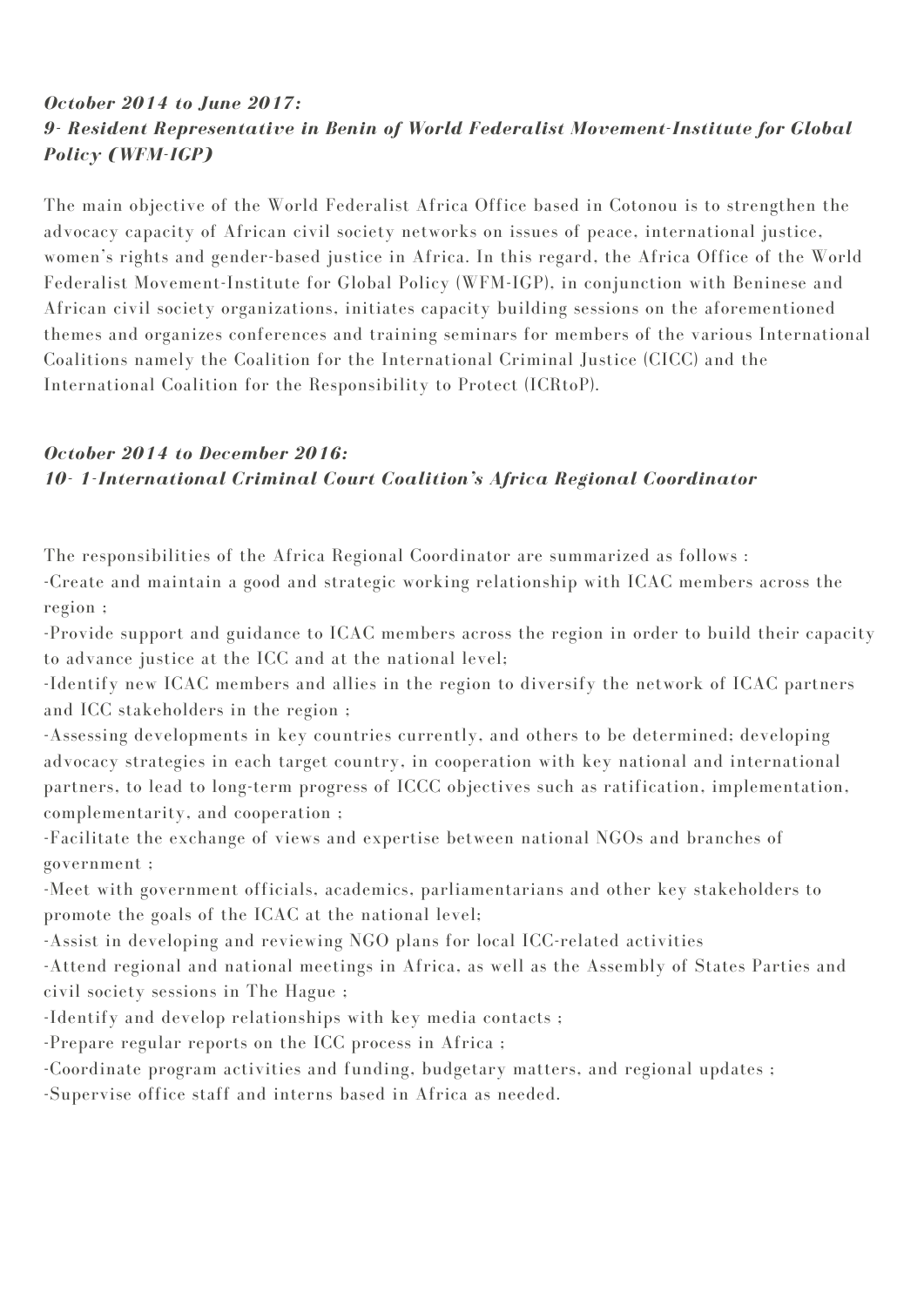# *11- Executive Director Amnesty International Benin (AI Benin): April 2012 – October 2014 : Responsibilities :*

Country Representation Media and Advocacy/Communication Coordination of Intergovernmental Organizations -----------------

• Act as the spokesperson and representative of Amnesty International in Benin ;

• Coordinate the movement's advocacy and lobbying work in Benin, including strengthening relations with partner organizations, the media and the government

• Collaborate with the Media and Audio-Visual program of the International Secretariat on communication strategies and press releases for Benin.

• Establish good working relationships with national NGOs and institutions with whom collaboration is possible, in order to facilitate joint advocacy when necessary and appropriate ; •Plan my organization's IGO strategy in accordance with the priorities of the movement and the chapter ;

• Identify and act on interesting lobbying opportunities in my country or region, in consultation with the relevant IS team (regional or thematic);

• Intervene as an interlocutor and specialist of AI Benin with members of the Civil Society and or Non-Governmental Organization interested in lobbying and advocacy work.

# **W O R K S A N D P U B L I C A T I O N S**

# **Research works**

**1- « Equal rights in the family in Benin: Progress and challenges in light of the United Nations Convention on the Elimination of All Forms of Discrimination against Women, »**, Research paper, Master 2 Specialization in International and European Fundamental Law, **May 2013**.

**2- « Contribution to household expenses in the Draft Code of Persons and Family of Benin »**, Research paper, Master 1 Business Law and Judicial Careers, August 2000. **First Prize JURISJAM Year 2000** For the quality of the research work.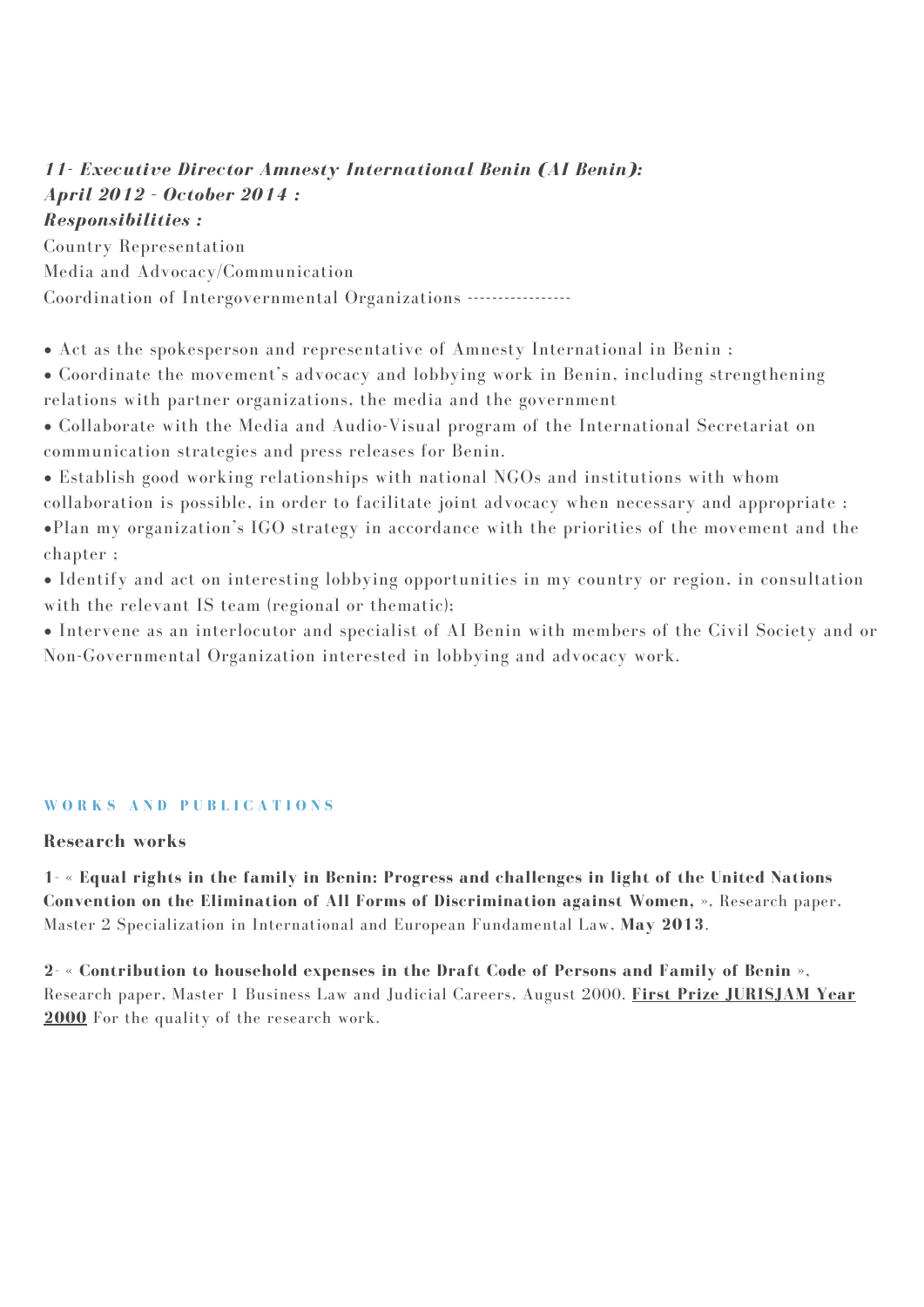#### **B ) A R T I C L E S**

**1- The ICC and the effectiveness of justice in Africa: What to retain in 20 years?»**,published on the blog: **https://glorydroitshumainsbnin.wordpress.com/2018/07/18/la-cpi-et leffectivite-de-la-justiceen-afrique-que-retenir-en-20-ans/**

**2- « Interview** given to the specialized weekly newspaper Droits Humains Infos

(**www.droitshumains.info**) **« In proceeding with the commutation of sentences, the Government of Benin respects one of its international commitments »**, N°101 of February 28 to March 6, 2018, page 8&9.

3- « Plea for a humanized prison life: On the need to ensure the right to dignity in our prisons », In la Nation of February 27, 2017

**4- « Benin can play a major role in supporting the ICC »**, Interview in the Nation of January 25, 2017

**5- « Responsibility to protect: the role of the media in conflict prevention during elections »,** In the New Tribune of February 24, 2016

**6- « The Gbagbo trial: between the responsibility to protect and the imperative of justice for the victims »,** In the New Tribune of January 28, 2016.

**7- « What rights for the so-called "bewitched" children? »** In Lueur d'espoir, Bulletin d'information et d'éducation sur les droits humains, Amnesty-International/Benin, No 004, Jan.-Feb. /02, p5--6.

**8- « Equality and solidarity: the new Beninese philosophy of the contribution of spouses to household expenses »** in Bulletin de Droit et d'information number 16-2001.

# **C ) P R E S E N T A T I O N S**

● **Presentation on the theme : « The contribution of the International Criminal Court to justice in Africa »** presented during the 16th Quarterly Conference of the Ivorian Coalition for the ICC and in the framework of the commemoration of the 20 years of the Rome Statute, Abidjan-Ivory Coast July 16, 2018 ● **Presentation on the theme : « Key Role of International and Regional Protocols: the abolition of the death penalty in Benin »**, Regional Congress on the death penalty, Abidjan from 09 to 10 April 2018, Abidjan, CRRAE 11 April 2018

● **Presentation on the theme : « The efforts of the African Commission on Human and Peoples Rights (ACHPR) for the abolition of the death penalty in Africa's »** Communication presented during the 2nd colloquium on the situation of Human Rights Defenders in Africa, March 29, 2017, Atlantic Beach Hotel, Cotonou (Benin).

● **Presentation on the theme : « 'Panorama of the death penalty in Africa in 2016 »** Communication presented during the Regional Parliamentary Seminar on the death penalty in Frenchspeaking Sub-Saharan Africa, 19–20 December 2016 Splendid Hotel, Ouagadougou (Burkina Faso).

● **Presentation on the theme : « Follow-up results of the implementation of UPR recommendations in Benin»**, in the framework of the activity of popularization of the recommendations of the Universal Periodic Review (UPR) and the Action Plan Nation of implementation organized by Social Change Benin 10 August 2016.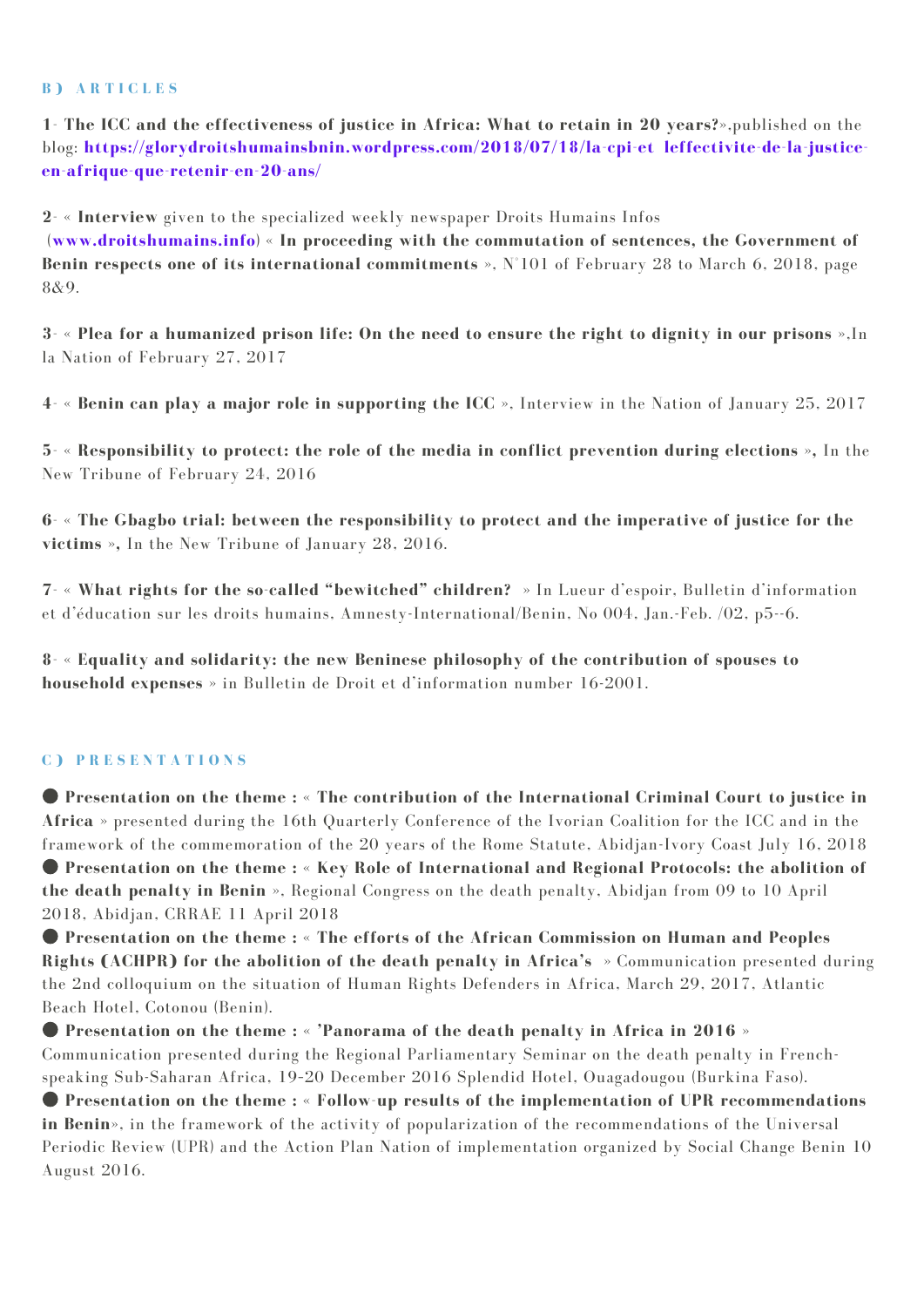● **Presentation on the theme : « The relationship of the ICC with Africa, The Principle of Complementarity and the fight against impunity »**, Communication presented during the meeting of the Working Group on Universal Jurisdiction organized by The Baltazar Garzon Foundation and the EU Delegation in Togo, 24–26 February 2016.

● **Presentation on the theme : « The role of African Civil Society for justice to victims and sustainable peace in Africa »** Communication presented during the 9th Quarterly Conference of the Ivorian Coalition for the ICC and in the framework of the commemoration of the 13 -th Day of International Justice, Abidjan–Ivory Coast 29 July 2015

● **Presentation on the theme : « Importance of complementarity with regard to the Rome Statute of the ICC »**, July 1, 2015, Public Conference in collaboration with Amnesty International Togo, Lomé, Togo

● **Presentation on the theme : « Electoral offences and alert mechanisms in case of violation of fundamental rights set out in the Electoral Code»**, in the framework of the Capacity Building Activity for some media actors on the innovations of the Electoral Code organized by Changement Social Benin, June 23, 2015.

● **Presentation on the theme : « Engagement with the International Criminal Court »**, Pan-African Meeting on Engagement for International Criminal Justice: Lessons to be learned in terms of mobilization and advocacy, Trust Africa, Dakar, Senegal May 26, 2015

● **Presentation on the theme : « Status of ratification of the Rome Statute and its amendments in Africa & Importance of complementarity »**, 1st Pan-African Conference of civil society from countries in situation before the ICC Kinshasa, Democratic Republic of Congo,6 May 2015

● **Presentation on the theme : « International criminal justice in question ? »**, Monthly meeting A bâtons rompus with the media, 1st Edition April 11, 2015

● **Presentation on the theme : « The importance of complementarity and the adoption of implementation laws »**, 13 -th ASP, New York, United Nations, 11 December 2014

● **Presentation on the theme : « The protection of human rights in times of armed conflict and the international sanction of war crimes »** International Committee of the Red Cross, National Competition of pleading in International Humanitarian Law, University of Abomey Calavi, September 2013.

● **Presentation on the theme : « From peace at home, to peace in the world: let's challenge militarism and end violence against women »** Benin Human Rights Education Network (REDH-BENIN), Dec. 2012

## **T R A I N I N G / A D V O C A C Y**

# **Human Rights**

✔ **Training on regional and international jurisdictional and non-jurisdictional mechanisms for the promotion and protection of human rights (ACHPR, CAfDHP, MNP), Cotonou February-March 2021).**

✔ **Training of human rights monitors and civil society focal persons working in the field of human rights in the ECOWAS region, KAIPTC, Accra-Ghana, 19–23 August 2019.**

✔ **Participation in the "5th Francophone Seminar on the Universal Periodic Review (UPR), Workshop N°2 on the Role of Parliamentarians, National Human Rights Institutions and Civil Society Organizations: Good Practices, Strategies and Challenges", Dakar, Senegal, July 25–26, 2018.**

✔ **Panelist, Regional Congress on the Death Penalty, Abidjan from April 9 to 10, 2018**